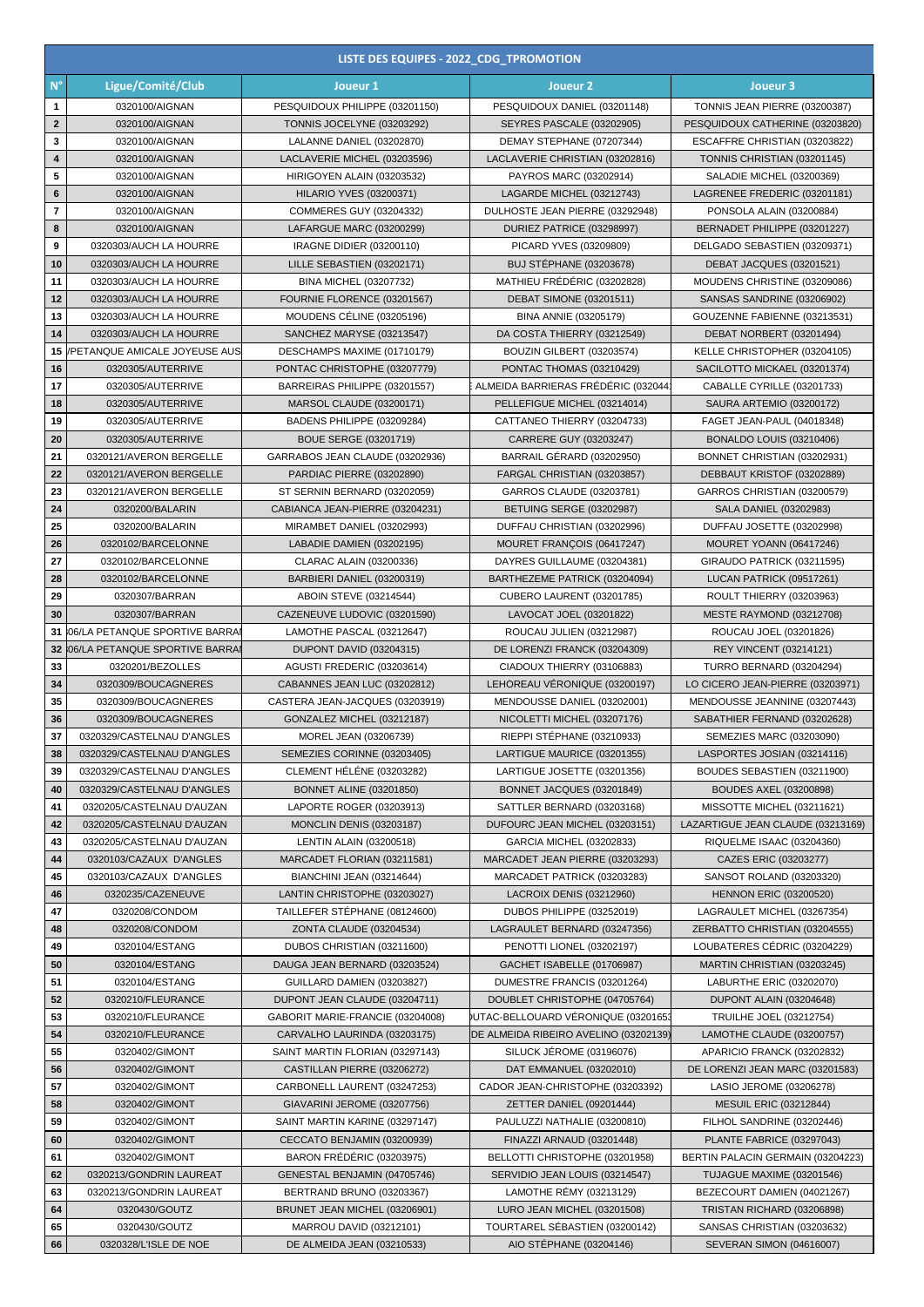| 67  | 0320328/L'ISLE DE NOE        | ZAPICO ANDRÉ (03202765)             | DALLAS DENIS (03204275)            | EDMOND SERGE (03204144)           |
|-----|------------------------------|-------------------------------------|------------------------------------|-----------------------------------|
| 68  | 0320403/ISLE JOURDAIN        | GIBERT PATRICE (03206071)           | SOARES JOAQUIM (03206443)          | ESPARBES PIERRE (03206315)        |
| 69  | 0320403/ISLE JOURDAIN        | DOS SANTOS FREDERIC (03147866)      | ORTIZ ALAIN (03204124)             | LACROIX GILBERT (03203589)        |
| 70  | 0320403/ISLE JOURDAIN        | BENSIMON JERÖME (03202732)          | FABRIES CHRISTOPHE (03204089)      | LARRUE LUDOVIC (03203590)         |
| 71  | 0320403/ISLE JOURDAIN        | ROQUES JEAN MARC (03115921)         | MANDON LUC (03201697)              | PEREZ FRÉDÉRIC (03202177)         |
|     | 0320403/ISLE JOURDAIN        |                                     |                                    |                                   |
| 72  |                              | FRARESSO NATHALIE (03201700)        | CAZAC JEAN CLAUDE (03206123)       | WAGNER JEAN JACQUES (03206376)    |
| 73  | 0320403/ISLE JOURDAIN        | DRUILHET GWENDOLINE (03202778)      | BRUNET FABIEN (03215433)           | PAGES SOPHIE (03197354)           |
| 74  | 0320403/ISLE JOURDAIN        | DANO AURÉLIEN (01141973)            | COLOMBELLI MARC (03115724)         | CAVAILLES ANDRÉ (03203264)        |
| 75  | 0320214/JEGUN                | DELLAS DOMINIQUE (03214101)         | <b>TOSCANO SERGE (03205444)</b>    | TEATTINI DIDIER (03209206)        |
| 76  | 0320214/JEGUN                | PEFAU FRANÇIS (03204897)            | PEFAU GÉRARD (03200401)            | GHIRARDO MICHEL (03204903)        |
| 77  | 0320119/LADEVEZE RIVIERE     | CAZAUX STÉPHANIE (03202973)         | DUBAU ERIC (03201149)              | DUFFAU CHRISTIAN (03204335)       |
| 78  | 0320119/LADEVEZE RIVIERE     | <b>CARLIER RENAUD (03203974)</b>    | AGUER JOHNNY (03201190)            | ESCOS ALLAN (03213113)            |
| 79  | 0320119/LADEVEZE RIVIERE     | SOSO GILLES (03200584)              | SOSO DELPHINE (03200625)           | PERES JOSEPH (03202633)           |
| 80  | 0320312/LALANNE ARQUE        |                                     |                                    |                                   |
|     |                              | RENARD CLAUDE (03203640)            | <b>RENARD GIMBY (03204164)</b>     | VILLEMUR DAVID (03211235)         |
| 81  | 0320312/LALANNE ARQUE        | MONFERRAN MICHEL (03263072)         | <b>BEON PASCAL (03202469)</b>      | RAMBAUD SERGE (03107633)          |
| 82  | 0320312/LALANNE ARQUE        | JUSTINE JEROME (03109470)           | <b>BONNET ANDRÉ (03202023)</b>     | LAFAYSSE ERIC (04605142)          |
| 83  | 0320312/LALANNE ARQUE        | SALAZAR YVES (03202043)             | DRAGON MICHEL (03202022)           | LACOSTE JEAN-LUC (03211972)       |
| 84  | 0320216/LA SAUVETAT          | ROCQUES DOMINIQUE (03203477)        | ROCQUES GUY (03203478)             | LAFON HENRY (03204734)            |
| 85  | 0320216/LA SAUVETAT          | ANTHOINE JÉRÔME (03204058)          | DATCHARY JEAN (03202729)           | DATCHARY CHRISTOPHE (03209486)    |
| 86  | 0320319/LE BROUILH MONBERT   | GHIRARDO BERNARD (03294941)         | DULHOSTE DIDIER (03200904)         | BARO MAX (03202024)               |
| 87  | 0320218/LECTOURE             | DESJOUIS MICKAËL (03203602)         | DANZAS JOSIANE (03213698)          | ROSSI ALAIN (03209375)            |
| 88  | 0320127/MANCIET              | PLANTE THIERRY (03203760)           | LARRIBEAU CHRISTOPHE (03213693)    | LAGES DAVID (03202565)            |
|     |                              |                                     |                                    |                                   |
| 89  | 0320692/MARCIAC              | CREZUT JEAN (03201192)              | LASBATS FRÉDÉRIC (03213982)        | LEROUX HERVÉ (03200370)           |
| 90  | 0320692/MARCIAC              | LAPLAGNE ERIC (03204331)            | GOUDENNE NADINE (03200609)         | BOIZIOT LOIC (03203232)           |
| 91  | 0320692/MARCIAC              | LAPEZE ALAIN (03203236)             | LASCOMBES HERVÉ (03200764)         | DUPUY ADELINE (03212313)          |
| 92  | 0320313/MASSEUBE             | BOUZIGUES SEBASTIEN (03212415)      | PASA JEAN-PASCAL (03203142)        | APPOLINAIRE CLAUDE (03211485)     |
| 93  | 0320313/MASSEUBE             | MARTY MICKAËL (03202690)            | CHATTON DANIEL (03213682)          | BOUZIGUES YVES (03214615)         |
| 94  | 0320313/MASSEUBE             | DESCOTTES STEPHANE (06503735)       | POURQUET NICOLAS (03202942)        | ORGAZ JOSE (03202558)             |
| 95  | 0320405/MAUVEZIN             | DORBES CYRIL (03203197)             | FLORIN CYRIL (03203259)            | RAYON ROMAIN (03201886)           |
| 96  | 0320405/MAUVEZIN             | BUTTIGIEG BERTRAND (03203588)       | CHERTOUK RACHID (08210228)         | MARABISO FLORENT (03212842)       |
|     |                              |                                     |                                    |                                   |
| 97  | 0320405/MAUVEZIN             | CORACIN SYLVETTE (03206350)         | CORACIN PATRICE (03206327)         | GIUSTI RENÉ (03209704)            |
| 98  | 0320405/MAUVEZIN             | BALANSA DOMINIQUE (03204138)        | DESPAUX CLAUDE (03206312)          | <b>TAUPIAC PIERRE (03206573)</b>  |
| 99  | 0320405/MAUVEZIN             | BARRIERE FRANCOIS (03201195)        | <b>HUSER THIERRY (03203854)</b>    | LACOME JOEL (03207335)            |
| 100 | 0320405/MAUVEZIN             | AUBRESPIN JEAN-LOUIS (03121431)     | CHATAIGNER YANNICK (03109423)      | MUNOZ CHRISTIAN (03213725)        |
| 101 | 0320314/MIELAN               | MINIER RAYMOND (03203032)           | SEARD JEAN-CLAUDE (03203982)       | DUBARRY YVES (03200209)           |
| 102 | 0320315/MIRANDE              | DUCLOS PIERRE (03206502)            | DOISE JEAN-PIERRE (05943344)       | VIVENT JEAN CLAUDE (03202364)     |
| 103 | 0320315/MIRANDE              | CARPENE VICTOR (03201514)           | CAILLEUX CHRISTIAN (03202769)      | RENARD FERDINAND (03204203)       |
| 104 | 0320316/MONBARDON            | DESCADEILLAS BERNARD (03209541)     | GUY JEAN MARC (03161310)           | <b>BABIE FRANÇIS (03202058)</b>   |
| 105 | 0320316/MONBARDON            | RAMBAULT DAVID (03214313)           | CAUBET CHRISTIAN (03206640)        | PINOS ERIC (03209727)             |
| 106 | 0320406/MONFORT BAJONNETTE   | BEGUE FRANCOISE (03206784)          | COURCELLE GÉRARD (03214545)        | <b>BEGUE DENIS (03206748)</b>     |
|     |                              |                                     |                                    |                                   |
| 107 | 0320407/MONTAUT LES CRENEAUX | LEPOITTEVIN NICOLAS (03211986)      | CANDELON CLÉMENT (03204184)        | OBAMA JEAN SÉBASTIEN (03209756)   |
| 108 | 0320407/MONTAUT LES CRENEAUX | LIBAROS JEAN-PIERRE (03203402)      | LIBAROS PATRICK (03204303)         | MAIGNAUT JEAN FRANCOIS (03206828) |
| 109 | 0320407/MONTAUT LES CRENEAUX | LANASPEZE PHILIPPE (03200052)       | DORBES SERGE (03206819)            | FERRAN JOEL (03206808)            |
| 110 | 0320317/MONTEGUT             | HELENO VICTOR (03201610)            | LAITHEM FRÉDÉRIC (03203885)        | BAYLAC PATRICE (03202456)         |
| 111 | 0320318/MONTESQUIOU          | <b>CUGINI FLORENT (03204343)</b>    | BELEGOU CLAUDE (03210479)          | BUERBA STÉPHANE (03203809)        |
| 112 | 0320318/MONTESQUIOU          | AURENSAN JEAN-LUC (03204344)        | CALVIGNAC MARC (03109951)          | ROSSONI GILLES (03204418)         |
| 113 | 0320222/ORDAN LARROQUE       | SCOCCO PATRICK (03209177)           | SOULAN CHRISTIAN (03205151)        | LALANNE MICHEL (03205121)         |
| 114 | 0320222/ORDAN LARROQUE       | GUIBOT JEAN-CLAUDE (03209259)       | LAURENT JEAN PIERRE (03214079)     | <b>LECONTE JOËL (03203441)</b>    |
| 115 | 0320320/PANASSAC             | <b>VOTA GILLES (04801656)</b>       | REYNIER JEAN-LUC (04801254)        | REYNIER PATRICK (04802455)        |
| 116 | 0320320/PANASSAC             | LAURAY ERIC (03212347)              | DAVASSE FLORIAN (03214046)         | ABADIE JACQUES (03202543)         |
| 117 | 0320320/PANASSAC             | MICHELIN PIERRE (03202540)          | LAUDET GÉRARD (03202137)           | CANAL CHRISTIAN (03201498)        |
|     |                              |                                     |                                    |                                   |
| 118 | 0320320/PANASSAC             | ULIANA JACQUES (03212340)           | DESCADEILLAS BASTIEN (03214257)    | <b>BURON JEAN MARC (03202552)</b> |
| 119 | 0320320/PANASSAC             | CENAC JEAN FRANCOIS (03214612)      | CAMILLO ERIC (03202541)            | ABADIE QUENTIN (03201463)         |
| 120 | 0320321/PAVIE                | CABIRAN ERIC (03200113)             | BOURGADE JEAN-CLAUDE (03200112)    | SAJAS GÉRARD (03200111)           |
| 121 | 0320321/PAVIE                | CANTARUTTI MICHEL (03200116)        | MOLINARO PATRICK (03206657)        | MOLINARO CÉDRIC (03209539)        |
| 122 | 0320416/PEYRUSSE MASSAS      | SART JEAN CLAUDE (03212151)         | ESCOLL ALAIN (03205281)            | RECHOU ELIANE (03211552)          |
| 123 | 0320416/PEYRUSSE MASSAS      | RECHOU ERIC (03209861)              | TAPIE ROBERT (03205293)            | CASTILLON ERIC (03295467)         |
| 124 | 0320416/PEYRUSSE MASSAS      | BOUBEE GÉRARD (03205447)            | BRUSSIAU DIDIER (03209879)         | LABAU THIERRY (03200304)          |
| 125 | 0320110/PLAISANCE            | JUSTRABEAU LAURENT (03202845)       | DUBAU BAPTISTE (03209838)          | SAINT JEAN NICOLAS (03200394)     |
| 126 | 0320110/PLAISANCE            | ARIES ARMAND (03200512)             | BUISSON HERVÉ (03203128)           | GAIGA JÉRÔME (03204304)           |
|     |                              |                                     |                                    |                                   |
| 127 | 0320110/PLAISANCE            | JANSSENS ALEXANDRE (03204119)       | NOUGUE DESSUS CHRISTIAN (03200026) | NOUGUE DESSUS YOLANDE (03213047)  |
| 128 | 0320224/PRECHAC              | MANZONI ALEXANDRE (03210521)        | LALANNE LOIC (03213924)            | GAUTHE MAXIME (03200073)          |
| 129 | 0320408/PREIGNAN             | BARO JEAN-LUC (03200500)            | CASANOVA JOSE (03179852)           | LARROQUE BERNARD (03211684)       |
| 130 | 0320409/PUYCASQUIER          | TRUILHE ROMAIN (03214218)           | ROBERT CYRIL (03205743)            | LUCET JÉRÉMY (03203086)           |
| 131 | 0320409/PUYCASQUIER          | <b>BILLO FRANCIS (03206787)</b>     | LACAZE PHILIPPE (03188375)         | BENEJAM HERVÉ (03203693)          |
| 132 | 0320409/PUYCASQUIER          | SUAREZ JOSÉ (03200797)              | LUCET FRANÇOIS (03203087)          | <b>FERREOL DAVID (03212505)</b>   |
| 133 | 0320409/PUYCASQUIER          | BERGES GILBERT (03206913)           | FORTEA ROMAIN (03204178)           | GALIANA THOMAS (03200954)         |
| 134 | 0320130/REANS                | SUCERE-NOURRIGAT CHANTAL (03202407) | PERES JEAN PIERRE (03203224)       | DE KERMEL ALEXANDRE (03204375)    |
|     | 0320130/REANS                | BERTUZZI DANIEL (03203225)          | GOUBAJON SERGE (03211052)          | DUBLANC CÉDRIC (03201962)         |
| 135 |                              |                                     |                                    |                                   |